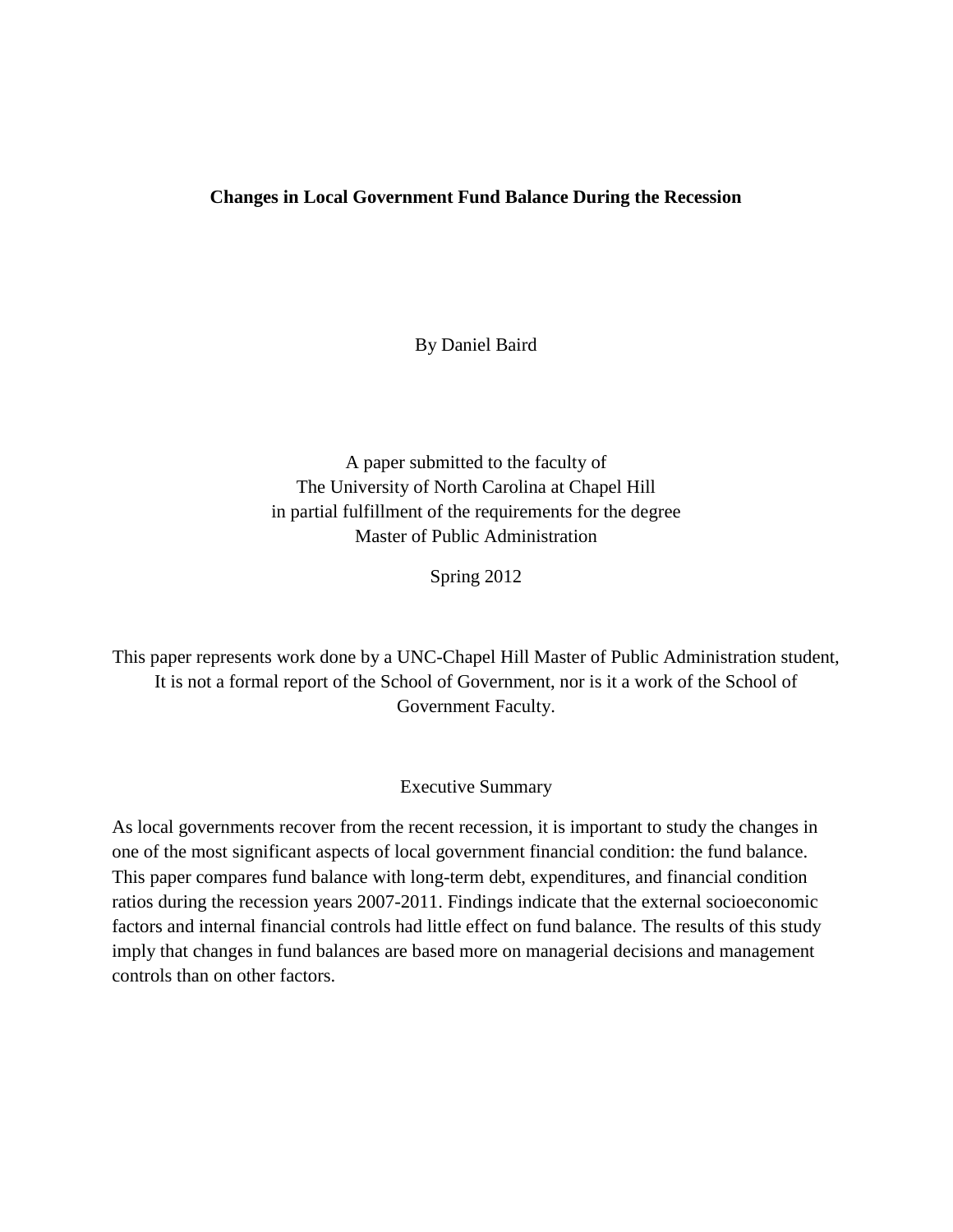#### **Introduction**

The recession years of 2007-2011 possessed many challenges for local governments. Personnel reductions, position and departmental consolidations, as well as service reductions were common strategies that local governments used to combat declining property and sales tax revenues. Fortunately, many North Carolina local governments did not experience potential bankruptcy like cities in Michigan, California, and Nevada (Stenberg, 2011). However, they did experience significant layoffs and consolidations (Stenberg, 2011). This crisis has brought renewed attention to municipal financial issues (Wang and Hou, 2011). Therefore, it is important to investigate one of the most significant aspects of local government finance: the fund balance.

The fund balance attracts more focus than any other item on a local government's financial statements (Wang and Hou, 2011). Fund balance, also known as rainy day funds, slack resources, or reserve funds are a flexible reserve fund designed to protect a local government's finances. Local governments maintain fund balances for several reasons including: increasing their bond rating, covering unexpected expenses, and purchasing assets or the funding of capital improvement projects (GASB, 2006). In the event of a sudden loss of revenue, national and state organizations recommend having specific fund balance levels to cover expenditures for a certain time.

In the following paper, I study how socioeconomic and financial condition factors affected changes in fund balance during the recession period of 2007-2011. Understanding how local governments used their budgets to absorb the negative effects of the recession will help local government professionals improve their preparation for future recessions.

## **Research Question**

Presumably, during times of recession, citizens have an increased demand for services. In addition, difficult financial situations force local governments to postpone capital improvements and raise taxes. My hypothesis is that increases in expenditures and debt service payments as well as decreases in operations ratios will cause a decrease in the change of fund balances ratios in my sample of cities. I included socioeconomic variables to control for economic and demographic differences in the cities.

## **Literature Review**

Fund balance is the focus of local government fiscal stability, because state and bond agencies view fund balance as a key indicator of fiscal health (Wang and Hou, 2011, Baker 2005). The key to evaluating the level of fund balance in a municipality is the size of expenditures, ending balances for the various funds, and long-term fiscal conditions (Hendrick, 2006). The GFOA recommends that fund balance be no less than one to two months of general fund operating expenditures (Wang and Hou, 2011). The North Carolina Local Government Commission also recommends that local governments maintain a minimum unreserved fund balance of 8% of annual expenditures, and encourages them to retain a much higher amount of fund balance (Wang and Hou, 2011). In most of the literature on fund balance levels, local governments tend to maintain fund balance levels far above these recommended levels (Marlowe, 2012).

Many studies have attempted to explain the factors that determine the size of fund balance. Researchers tested many socioeconomic variables that did not affect fund balance. For example,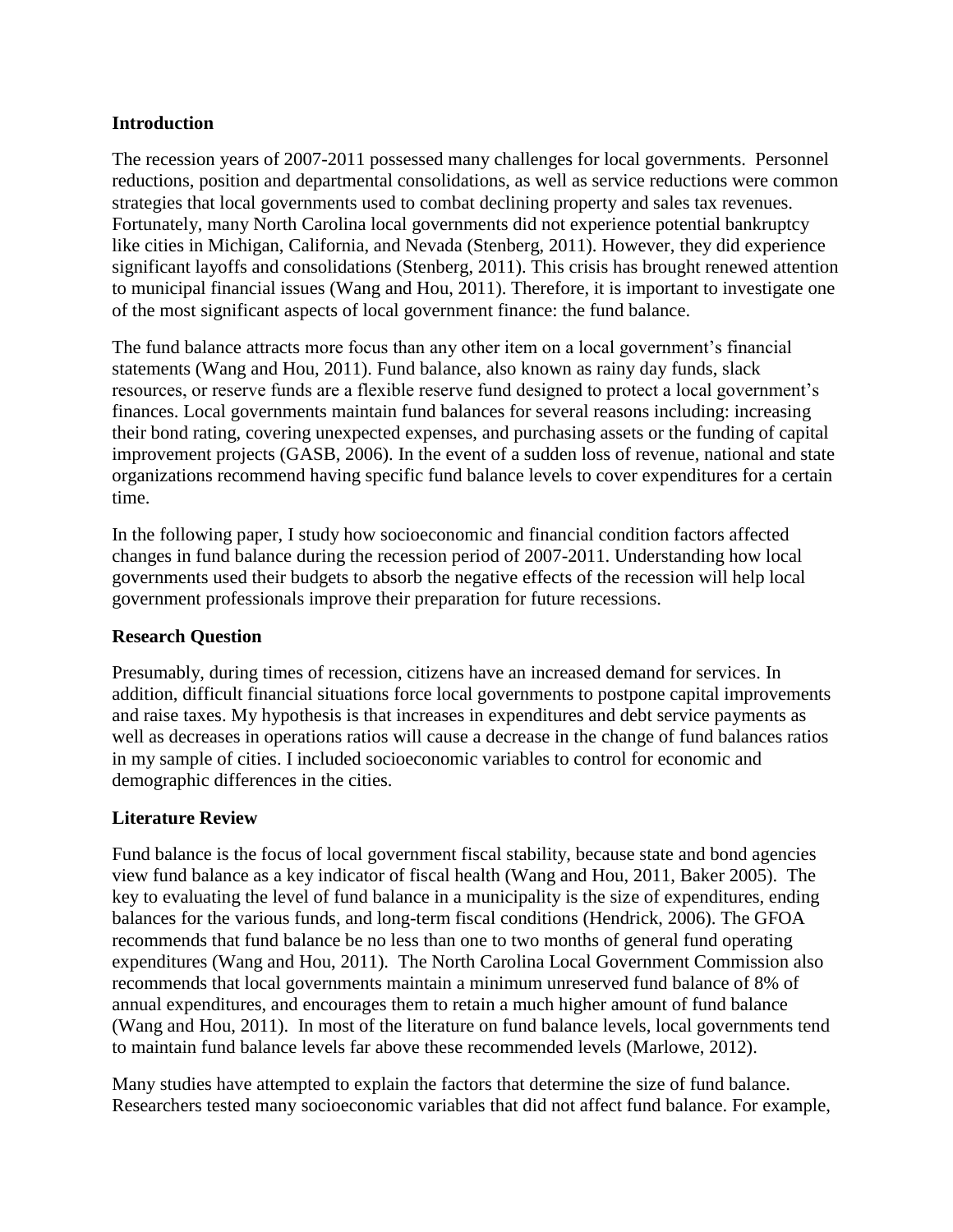in a study of Massachusetts municipalities, researchers aggregated birth rates, death rates, unemployment, population growth and new growth to estimate future service demands. They then attempted to use service demand to predict future fund balance levels (Gianakis and Snow, 2007). The ending fund balances showed that neither new growth nor increased service demands resulted in lower fund balance levels (Gianakis and Snow, 2007). In another example, a study of North Carolina counties integrated per capita income and unemployment rates into an analysis of fund balance. Researchers also found that these economic factors were not significant in determining fund balance levels (Wang and Hou, 2011).

Two studies confirmed factors that did affect fund balance. The amount of debt that a city takes on negatively correlates to their amount of fund balance. The cities that took on more debt, had less fund balance (Hendrick, 2006; Wang and Hou, 2011). In addition, the Hendrick's study found that governments with larger populations accumulated fewer reserves than smaller populated cities, and more wealthy municipalities, with fewer spending needs, had higher reserves than poor communities (Hendrick, 2006).

One argument against the above findings is that the previous studies examined cities during periods of economic booms (Marlowe, 2012). Marlowe states that there is little data testing the behavior of cities during times of economic downturns. His study samples 600 municipalities from 2006 to 2009, with populations greater than 35,000, to observe the trends of their fund balance as a percent of revenues. As anticipated, fund balance decreased; however, it decreased by an insignificant amount (Marlowe, 2012). In particular, most cities maintained fund balance levels greater than 25 percent of total revenues. It is important to note that cities decreased their fund balance more than counties (Marlowe, 2012).

The literature possesses conflicting reports on what changes fund balance. In some studies, a community's wealth affects fund balance; however, in many others, socioeconomic factors had little effect on fund balance. Through many of the studies, there is a theme that management decisions and preferences affect fund balance levels more than socioeconomic factors (Gianakis and Snow, 2007; Hendrick, 2006). For example, the acquisition of additional debt, which is typically a management decision, negatively correlates with fund balance. The literature does recommend that the best way to study fund balance is to evaluate expenditures, debt, and ending balances in the general fund (Hendrick, 2006; Wang and Hou, 2011).

## **Methodology**

This study focuses on 78 municipalities in North Carolina with populations over 10,000 in 2007. Financial condition information about these 78 municipalities came from annual financial reports aggregated by the State and Local Government Division of the Department of State Treasurer.

I chose to study only North Carolina municipalities. North Carolina counties fund education expenses and rely on greater amounts of intergovernmental revenue than cities. In addition, Marlowe's (2012) research showed that his sample of fund balances in cities changed more than his sample of fund balance in counties. I chose cities with populations over 10,000 because fund balances in small towns have higher fluctuations and are more susceptible to many financial and non-financial changes.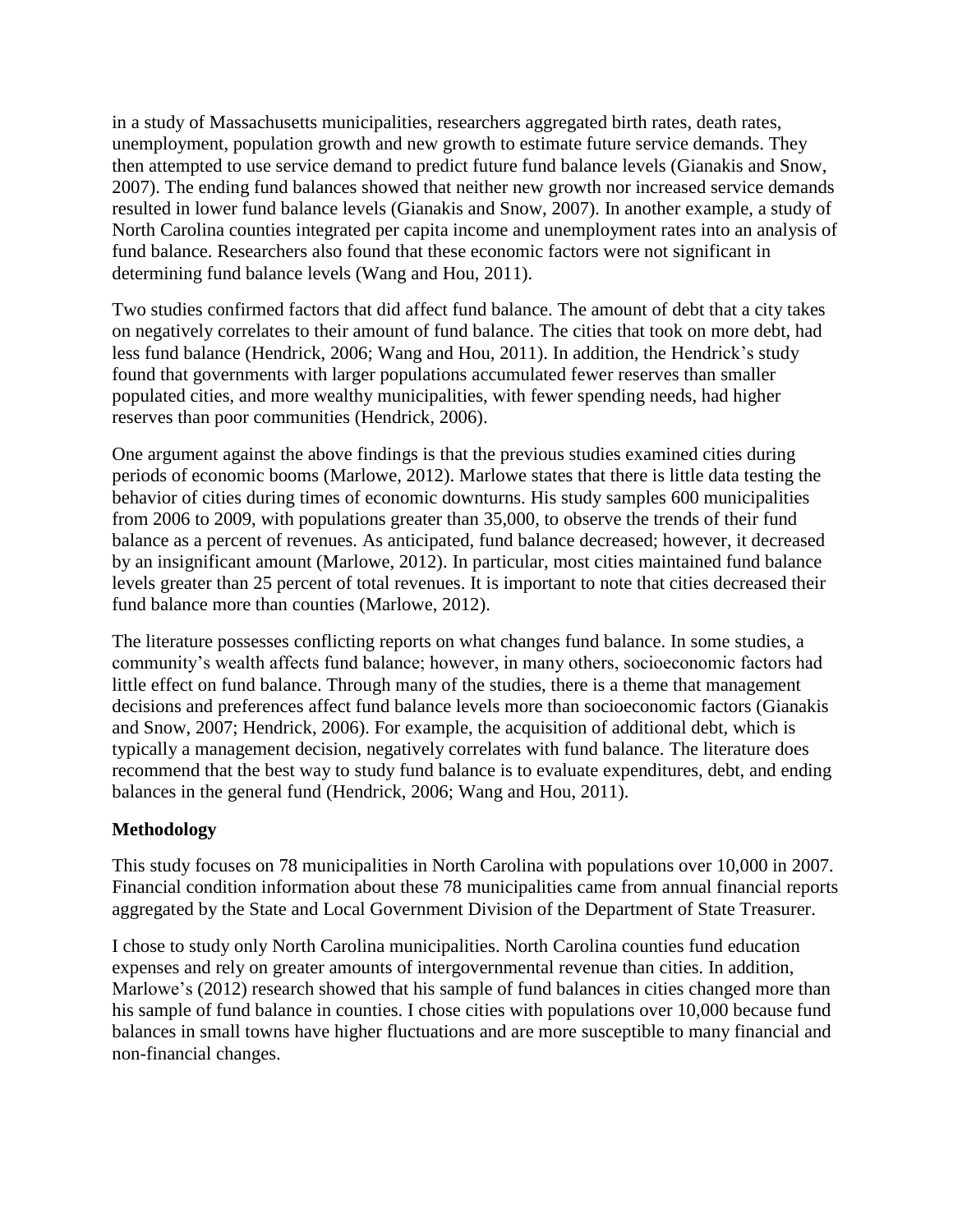According to the literature, the best way to evaluate fund balance is by comparing fund balance to long term financing (debt), expenditures, and ending balances in the general fund (Hendrick, 2006; Wang and Hou, 2011). I will compare fund balance changes to debt, expenditures, and financial condition ratios, which provide additional context than just the ending balances in the general fund.

To control for socioeconomic variables and intergovernmental revenues, I have included several socioeconomic factors in the regression analyses. Wang and Hou used per capita income and unemployment rates to control for differences in communities (2011). In addition, I will use education levels, housing costs, race, and intergovernmental revenue. I obtained these variables from five-year averages published in 2007-2011 American Fact Finder Community Surveys and data from the North Carolina Department of the Treasurer.

#### *Dependent Variable*

## **Percentage Point Change in Fund Balance Ratio**:

F  $\overline{T}$ 2011 Fund Balance Ratio - 2007 Fund Balance Ratio =  $\%$  pt. change in fund balance

*Independent Variables*

#### **Percentage Change in per capita expenditures 2007-2011**

E  $\overline{P}$ 2011 per Capita Expenditures - 2007 per Capita Expenditures  $=$  %Change, per cap. Expenditures 2007 per Capita Expenditures

Expected Result: I hypothesize that cities will increase expenditures; thus, causing fund balance change to decline.

## **Percentage Point Difference in Debt Service Ratio**:

D  $\overline{T}$ 

2011 Debt Service Ratio - 2007 Debt Service Ratio =  $%$  pt. diff. in Debt Service Ratio Expected Result: Cities will take on more debt and have to pay more debt service. Fund balance change will decline.

## **Percentage Point Difference in Operations Ratio**:

 $\overline{T}$ 

Total Expenditures<sup>i</sup>  $=$ 

 $20110$  perations Ratio - 2007 O perations Ratio = % pt. diff. in O perations Ratio

Expected Result: Economic conditions will force cities to have smaller operations ratios, and as a result, fund balance change will decrease.

## **Percentage Point Difference in Quick Ratio**:

 $\mathcal C$  $\mathcal{C}_{0}^{2}$ 2011 Quick Ratio - 2007 Quick Ratio = % pt. diff. in Quick Ratio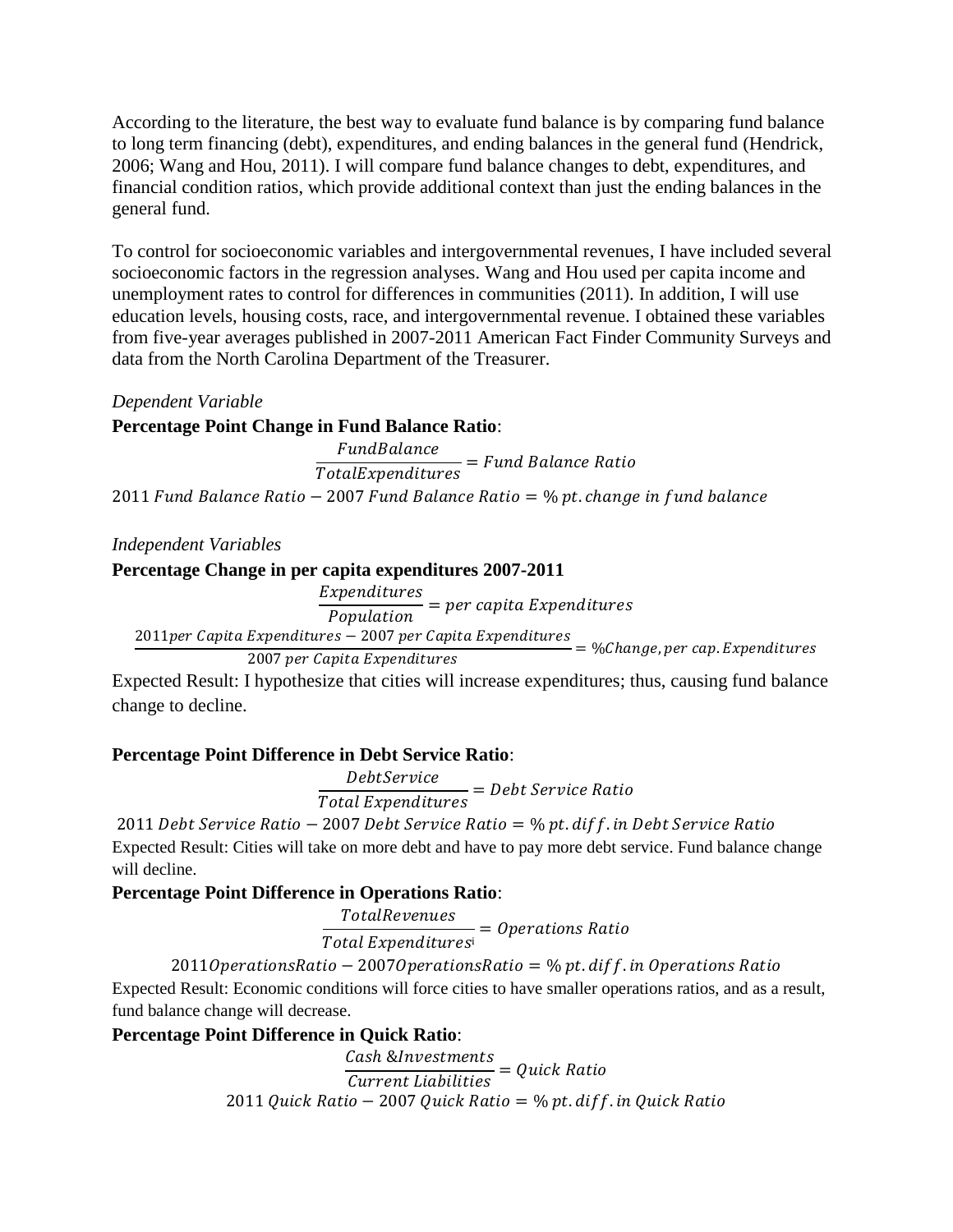Expected Result: Economic decline forces cities to have less cash and smaller quick ratios. Thereby, fund balance change will decrease.

## **Results**

Figure 1. shows the distribution of the cities according to their percentage point change of fund balance. The categories are arranged to show the frequency of cities in a particular range of fund balance change. It is interesting to note that the majority of cities, 41, had a definitively positive change in their fund balance. These results contrast Marlowe's national



study of 600 cities where fund balance decreased, but only by less than 5 percent (Marlowe, 2012). It is also interesting that the distribution of cities is somewhat bimodal. Thus, these results do not show a defining outcome of fund balance percent change between 2007 and 2011.

# *Regression Analysis*

Testing the percentage point change of Fund Balance and the independent variables did not yield significant results. This regression returned an adjusted r-squared of  $0.111^{\text{ii}}$ . Only the percent point difference in the Operations Ratio yielded a significant p-value of 0.005.

These results could occur for many reasons. First, actual fund balance levels increase during 2007 to 2011. The average percentage change for actual fund balance was an increase of 34.9 percent. The average fund balance difference was a positive change of \$292,741,529. These positive changes illustrate that these cities made concerted efforts to build up fund balances as opposed to decreasing expenditures.

Second, these results provide further evidence for findings from Gianakis and Snow and Wang and Hou that fund balance could be more based on management determinations and idiosyncratic policies than on economic factors or financial conditions (2007; 2011). Manager's decisions such as incurring more debt or using fund balance to pay for expenditures, would likely be specific to a manager and not a summation of an entire sample of cities.

Third, fund balance change could have a homeostatic relationship with other financial factors instead of a causal or conditional relationship. In this case, managers adjust fund balances each year knowing that other variables will change. This preemptive action would remove any causal relationship while maintaining a recommended fund balance.

# *Additional Regressions*

To confirm if fund balance influences the financial condition variables, I ran an additional four regressions. Each new regression had a financial condition variable as the dependent variable and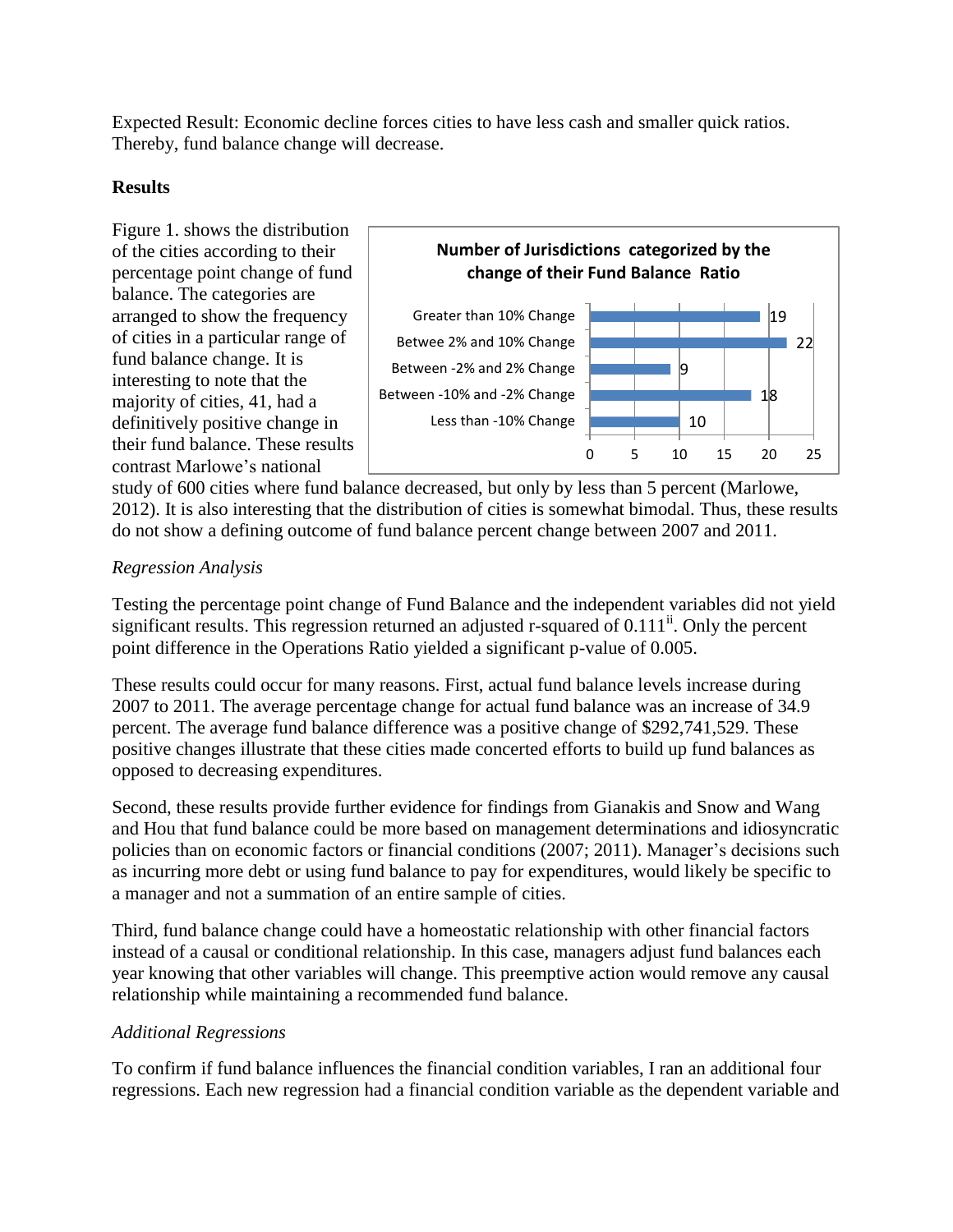fund balance change as an independent variable. The four variables I tested were: percent change in per capita expenditures 2007-2007, percentage point difference in the debt service ratio 2007- 2011, percentage point difference in the operations ratio 2007-2011, and the percent change in actual fund balance. The literature recommends that the first three variables represent the best way to test fund balance, and the percent change of actual fund balance controls for how did governments manipulate the fund balance ratio (Hendrick, 2006; Wang and Hou, 2011).

Testing these variables, also yielded few signficant relationships. Each test had high adjusted rsquares, but most of the variables did not have significant p-values. The percentage point change in the operations ratio and the change in expenditures are correlated when each one is the independent variable, but largely because expenditures is part of the operations ratio. Three variables are significant when testing per capita expenditures and change in operations ratio: the percent of the population 25 years and older with a bachelor's degree or higher, percent of home values less than \$150,000, and the median income. These significant results indicate that communities with more wealth or education attainment present, have lower expenditures than other communities. However, the coefficiencts for these variables are almost zero<sup>iii</sup>; thus, there is only a slight ability to predict per capita expenditures. The test of the percent change of actual fund balance yielded similar results with only education, operations ratio and debt service have any levels of significance.

In addition, the only significant variable when analyzing debt service percentage point difference was debt service levels in 2007. Thus, jurisdictions with already high levels of fund balance tended to decrease their debt. These results provide further evidence that debt service and fund balances could respond more to management decisions than outside forces. In all the tests, I ran percentage point change in fund balance as an independent variable, and it did not have any relationships with the dependent variables.

#### **Conclusion**

Although this study showed virtually no relationship comparing fund balance changes to financial condition ratios, or various socioeconomic variables, it does identify several key reasons for the lack of findings. First, actual fund balances increased during this time by 34.9 percent. Second, these results confirm findings from the literature that fund balance changes could rely more on management decisions. Third, fund balance change could have a more homeostatic than causal relationship with the financial condition variables. We can see this homeostatic relationship in these financial condition variables because even though fund balance increases, only a few variables, the operations ratio and the debt ratio of 2007 have an effect on that change. All the other variables remain the same and have no effect on fund balance.

These findings on fund balance are significant for managers interested how they can control their levels of fund balance. This study shows that other economic factors and financial condition ratios have little relationship with fund balance. Managerial decisions on how much unused revenue to allocate to fund balance, seem to be the main reason of why fund balance changes. Rather than allowing fund balance to change and fluctuate, managers usually have targets in mind for fund balance levels, and they maintain these levels despite different factors. In particular, this sample local governments maintained high fund balance ratios and then increased those ratios during 2007-2011. While doing so, few economic or financial condition factors influenced this change of fund balance.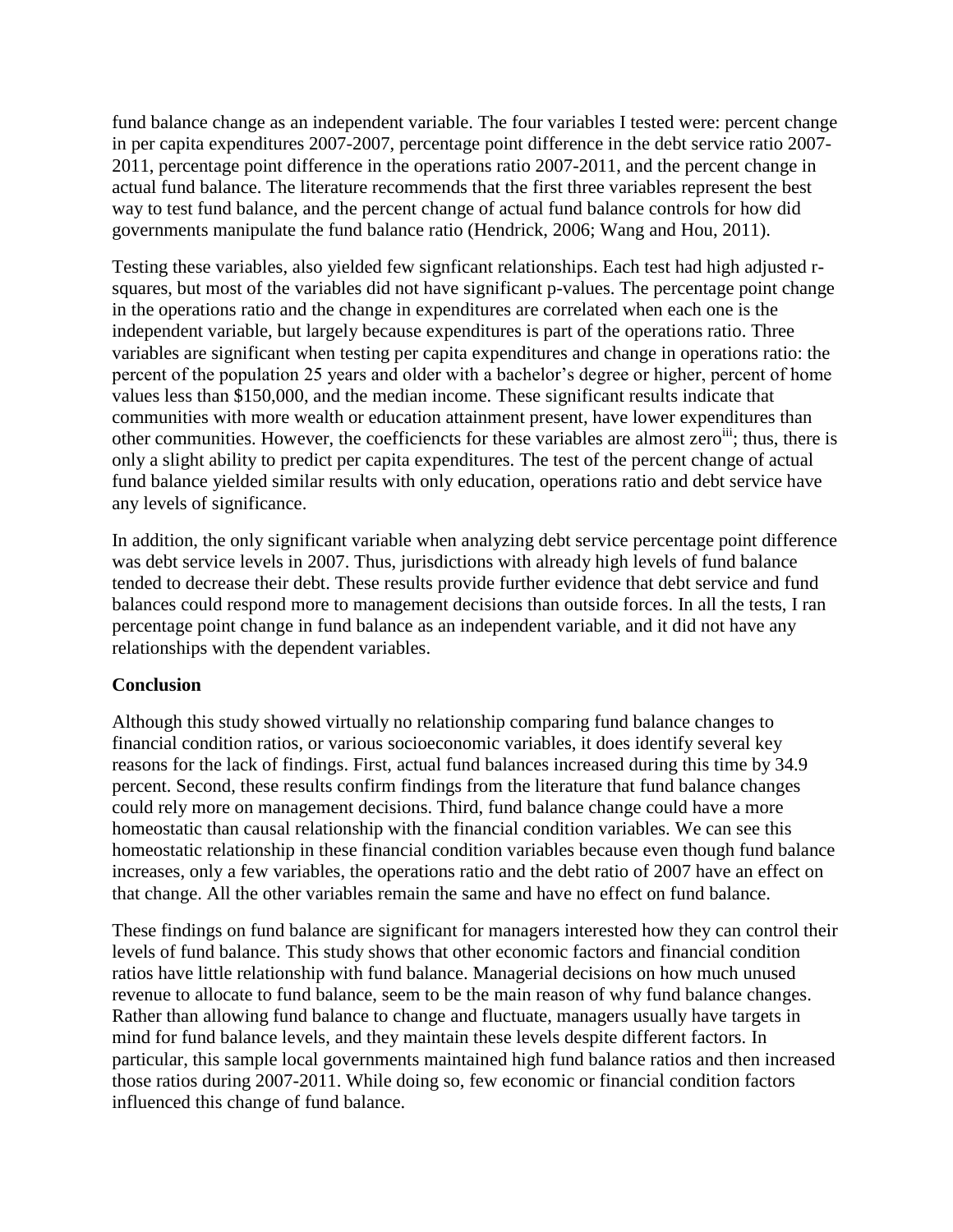## **Bibliography**

Baker, David L. "Strategies for local government fiscal stability: six strategies public managers must master to stabilize year-to-year variances in local government funding." *The Public Manager.* 34.4. Winter 2005: 31-39.

Cooper, Steven D. "Local government budgeting responses to fiscal pressures." *Public Administration Quarterly.* Fall 1996: 305-319.

Gianakis, Gerasimos and Snow, Douglas. "The Implementation and Utilization of Stabilization Funds by Local Governments in Massachusetts." *Public Budgeting and Finance.* Spring 2007. P. 86-103.

Hembree, Holly et al. "Benchmarking and Local Government Reserve Funds: Theory versus Practice." *Public Management.* October 1999: 16-21.

Hendrick, Rebecca. "The Role of Slack in Local Government Finances." *Public Budgeting & Finance*. Spring 2006: 14-46

Kriz, Kenneth A. "The Optimal Level of Local Government Fund Balances: A Simulation Approach." *State Tax Notes,* Vol. 27, No. 10. March 2003: 78-84.

Mahdavi, Saeid and Westerlund, Joakim. "Fiscal stringency and fiscal sustainability: Panel evidence from the American state and local governments." *Journal of Policy Modeling.* 33. 2011: 953-969.

Marlowe, Justin. "The Local Fund Balance: Explanations and Implications." PhD diss., Univeristy of Wisconsin-Milwaukee. 2004.

Marlowe, Justin. "Fiscal Slack, Reserves and Rainy Day Funds," In *Handbook for Local Government Fiscal Health*, edited by Helisse Levine, Eric A. Scorsone, and Jonathan B. Justice. 321-343. Burlington, MA. Jones & Bartlett Learning, 2012.

"Looking for a Way to Make Fund Balance More Useful." Governmental Accounting Standards Board. October 2006.

Okubo, Derek. "Fiscal Sustainability and local government." *National Civic Review.* 99.4 Winter 2010: 34-42.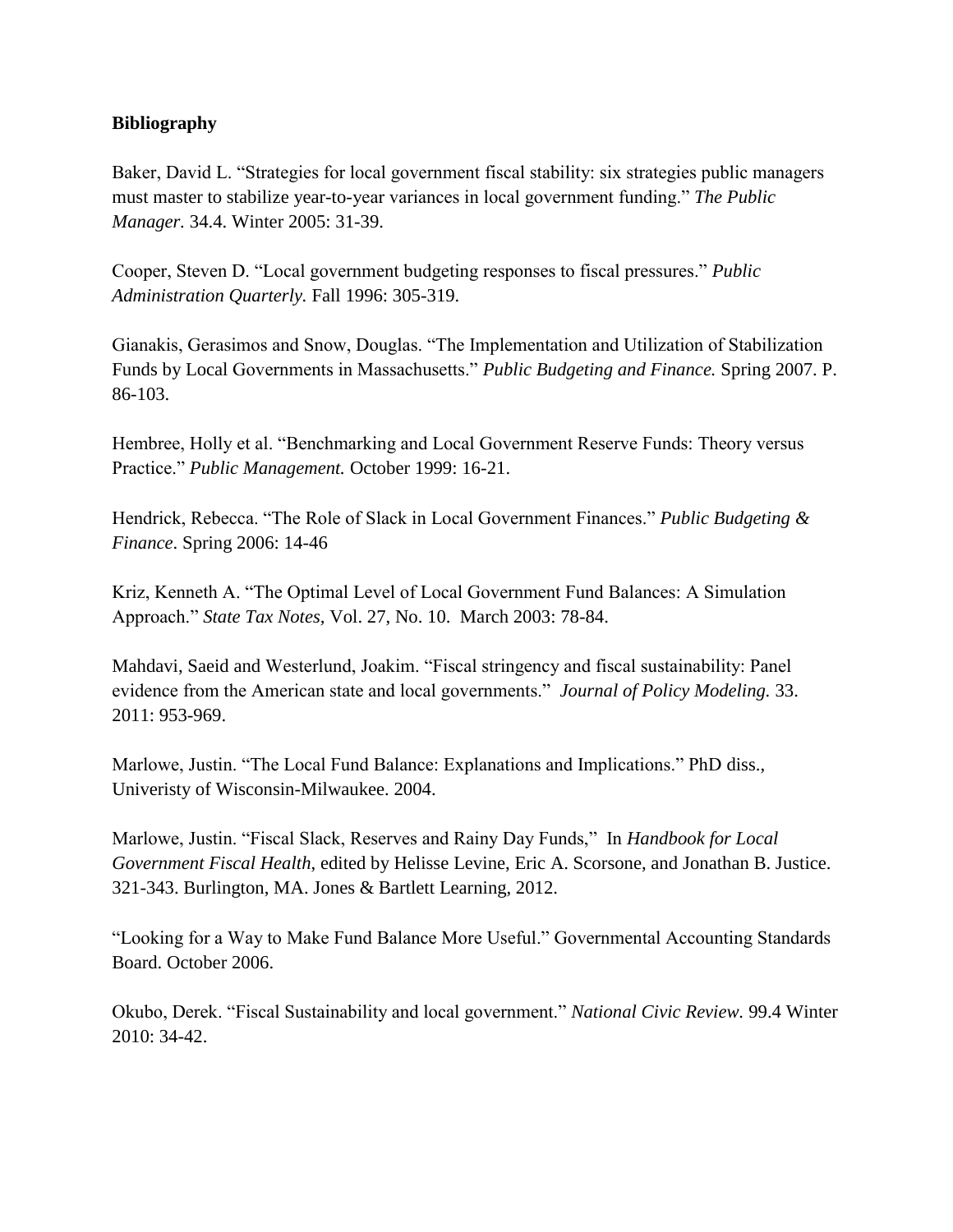Rivenbark, William C., Roenigk, Dale J., and Allison, Gregory S. "Communicating Financial Condition to Elected Officials in Local Government." Popular Government. Fall 2009. 4-13

Stenberg, Carl. "Coping with Crisis: How are local governments reinventing themselves in the wake of the Great Recession."

[http://icma.org/en/icma/knowledge\\_network/documents/kn/Document/303228/Coping\\_with\\_Cri](http://icma.org/en/icma/knowledge_network/documents/kn/Document/303228/Coping_with_Crisis) [sis.](http://icma.org/en/icma/knowledge_network/documents/kn/Document/303228/Coping_with_Crisis) December 2011.

Tyer, Charlie B. "Local Government Reserve Funds: Policy Alternatives and Political Strategies." *Public Budgeting & Finance*. Summer 1993: 75-84

Wang, Wen and Hou, Yilin. "Do local government save and spend across budget cycles? Evidence from North Carolina." *The American Review of Public Administration.* 42: 152. 2011: 152-169.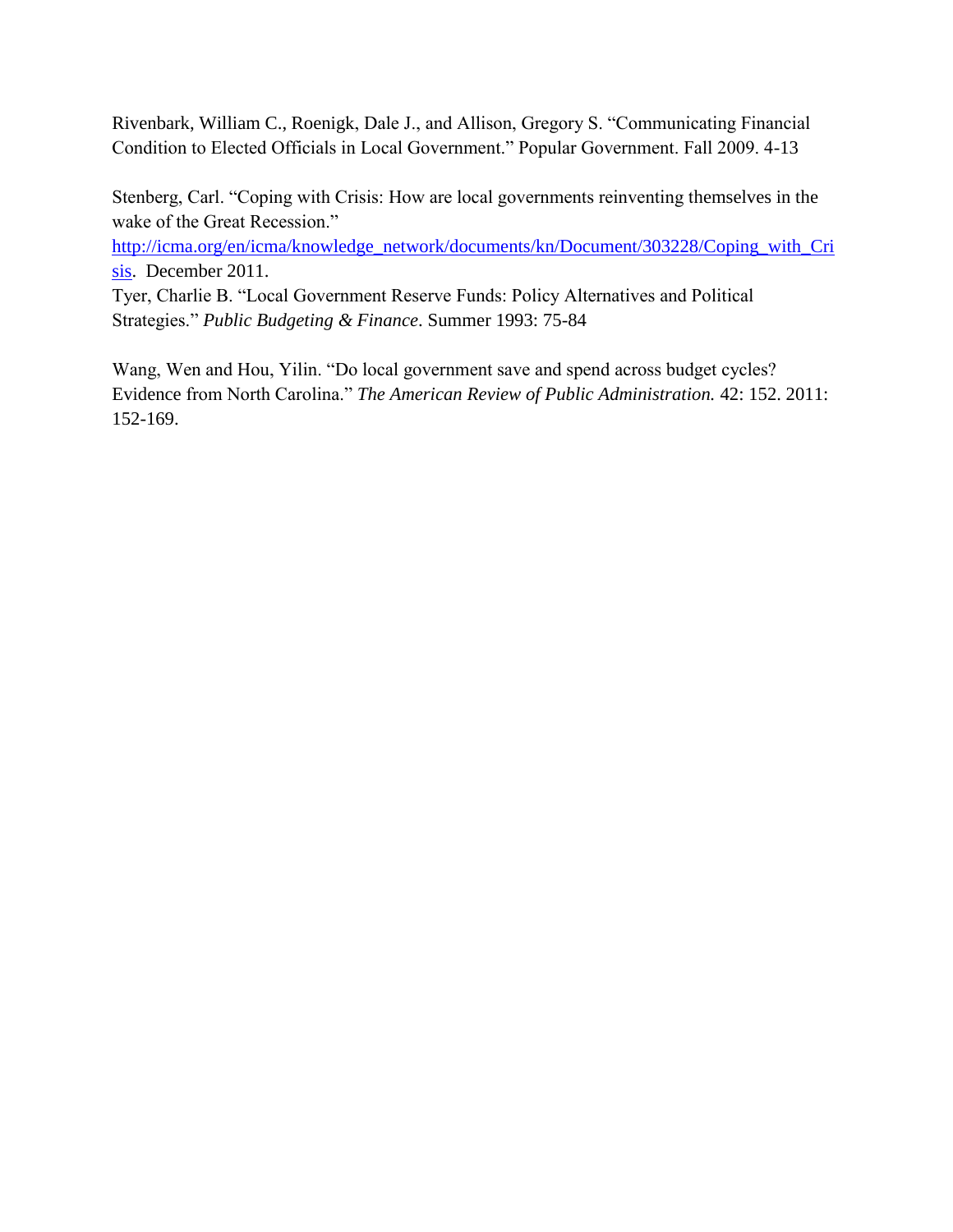# Appendix

Table 1.

| <b>Summary Statistics</b>                                     |          |           |            |            |
|---------------------------------------------------------------|----------|-----------|------------|------------|
| Variable                                                      | Mean     | Std. Dev. | Min        | <b>Max</b> |
| Percentage Point Difference in Fund Balance Ratio 2007-2011   | 4.985    | 18.760    | $-26.160$  | 79.330     |
| <b>Actual Fund Balance Percent Change 2007-2011</b>           | 0.349    | 0.635     | $-0.95$    | 2.89       |
| % Change in per capita Expenditures 2007-2011                 | 16.4%    | 0.122     | $-9.0%$    | 5.00%      |
| Percentage Point Difference Debt Service Ratio 2007-2011      | 0.000    | 0.034     | $-0.110$   | 0.110      |
| Percentage Point Difference Operations Ratio 2007-2011        | $-0.035$ | 0.092     | $-0.270$   | 0.250      |
| Percentage Point Difference Intergovernmental Ratio 2007-2011 | 0.017    | 0.076     | $-0.280$   | 0.350      |
| Percentage Point Difference Quick Ratio 2007-2011             | $-6.018$ | 50.760    | $-439.300$ | 48.340     |
| Population                                                    | 53743.1  | 100361.5  | 10461.0    | 722234.0   |
| % Population White                                            | 66.8%    | 0.153     | 28.0%      | 96.0%      |
| % Population age 25 & older with Bachelor's degree or higher  | 31.0%    | 0.151     | 0.100%     | 0.730%     |
| % Population age 16 & older unemployed                        | 6.4%     | 0.019     | 2.0%       | 11.0%      |
| <b>Median Income in thousands</b>                             | 48.354   | 17.650    | 18.668     | 91.997     |
| % home value less than \$150,000                              | 45.5%    | 0.228     | 7.0%       | 94.00%     |
| % living in Poverty                                           | 16.0%    | 0.089     | 2.0%       | 58.0%      |
| <b>2007 Fund Balance Ratio</b>                                | 41.858%  | 28.907    | 11.590%    | 162.130%   |
| <b>2007 Operations Ratio</b>                                  | 1.065%   | 0.103     | 0.860%     | 1.350%     |
| 2007 Intergovernmental Ratio                                  | 0.222%   | 0.127     | 0.060%     | 0.500%     |
| <b>2007 Debt Service Ratio</b>                                | 0.064%   | 0.044     | $0.000\%$  | 0.200%     |
| <b>2011 Operations Ratio</b>                                  | 1.030%   | 0.080     | 0.830%     | 1.230%     |
| 2011 Intergovernmental Ratio                                  | 0.239%   | 0.127     | 0.050%     | 0.520%     |
| 2011 Debt Service Ratio                                       | 0.064%   | 0.039     | 0.000%     | 0.180%     |
|                                                               |          |           |            |            |
| <b>Observations</b>                                           | 78       |           |            |            |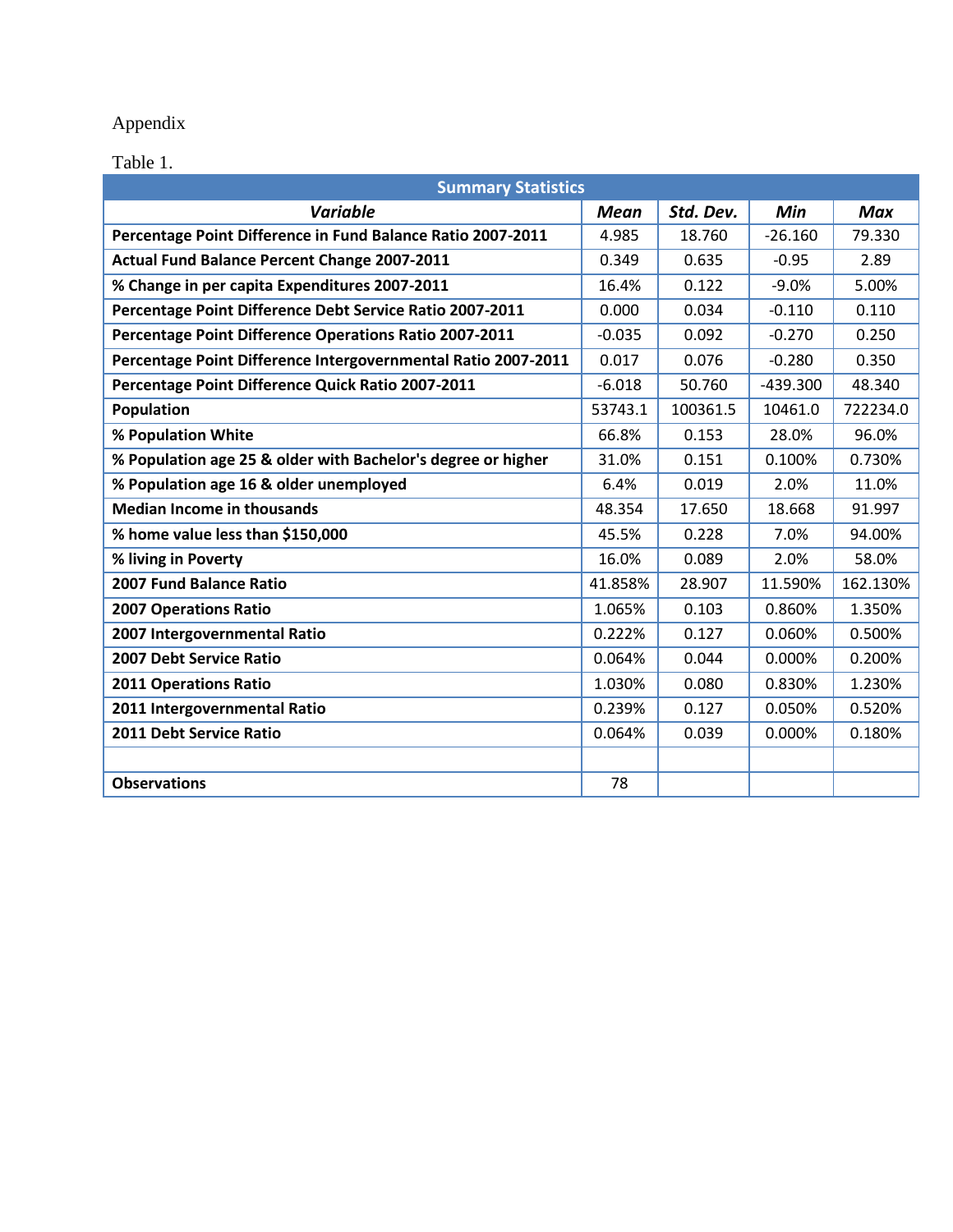| <b>Regression 1: Fund Balance Ratio Change</b>                                                     |                                                  |            |           |
|----------------------------------------------------------------------------------------------------|--------------------------------------------------|------------|-----------|
| <b>Dependent Variable</b>                                                                          | % Point Change in Fund Balance                   | Coef.      | Std. Err. |
|                                                                                                    |                                                  |            |           |
|                                                                                                    | % Change in Per Capita Expenditures              | $-2.799$   | 25.337    |
|                                                                                                    | % Point Difference in Debt Service               | 72.117     | 68.954    |
|                                                                                                    | % Point Difference in Operations Ratio           | 90.521 *** | 27.960    |
|                                                                                                    | % Point Difference in Intergovernmental Ratio    | $-17.917$  | 28.219    |
|                                                                                                    | % Point Difference in Quick Ratio                | $-0.009$   | 0.043     |
|                                                                                                    | <b>LN Population</b>                             | 1.397      | 2.659     |
|                                                                                                    | Percent of Population White                      | 19.970     | 18.136    |
| Independent                                                                                        | % Pop. 25 yrs & older with Bachelor's Degree and | 72.123     | 41.338    |
| <b>Variables</b>                                                                                   | Higher                                           |            |           |
|                                                                                                    | % Unemployed age 16 and up                       | 22.163     | 148.405   |
|                                                                                                    | LN Median Income                                 | $-6.731$   | 24.838    |
|                                                                                                    | % Home Value less than \$150,000                 | 42.126     | 26.664    |
|                                                                                                    | % Living in Poverty                              | $-41.486$  | 68.683    |
|                                                                                                    | LN 2007 Fund Balance Level                       | 3.786      | 4.824     |
|                                                                                                    | cons                                             | 3.684      | 270.864   |
|                                                                                                    |                                                  |            |           |
| <b>Observations</b>                                                                                |                                                  | 78         |           |
| <b>Adjusted R-Squared</b>                                                                          |                                                  | 0.111      |           |
| Depending on the level of significance, variables are identified according to the following index: |                                                  |            |           |
| $*10\%$ , $**5\%$ , $***1\%$                                                                       |                                                  |            |           |
|                                                                                                    |                                                  |            |           |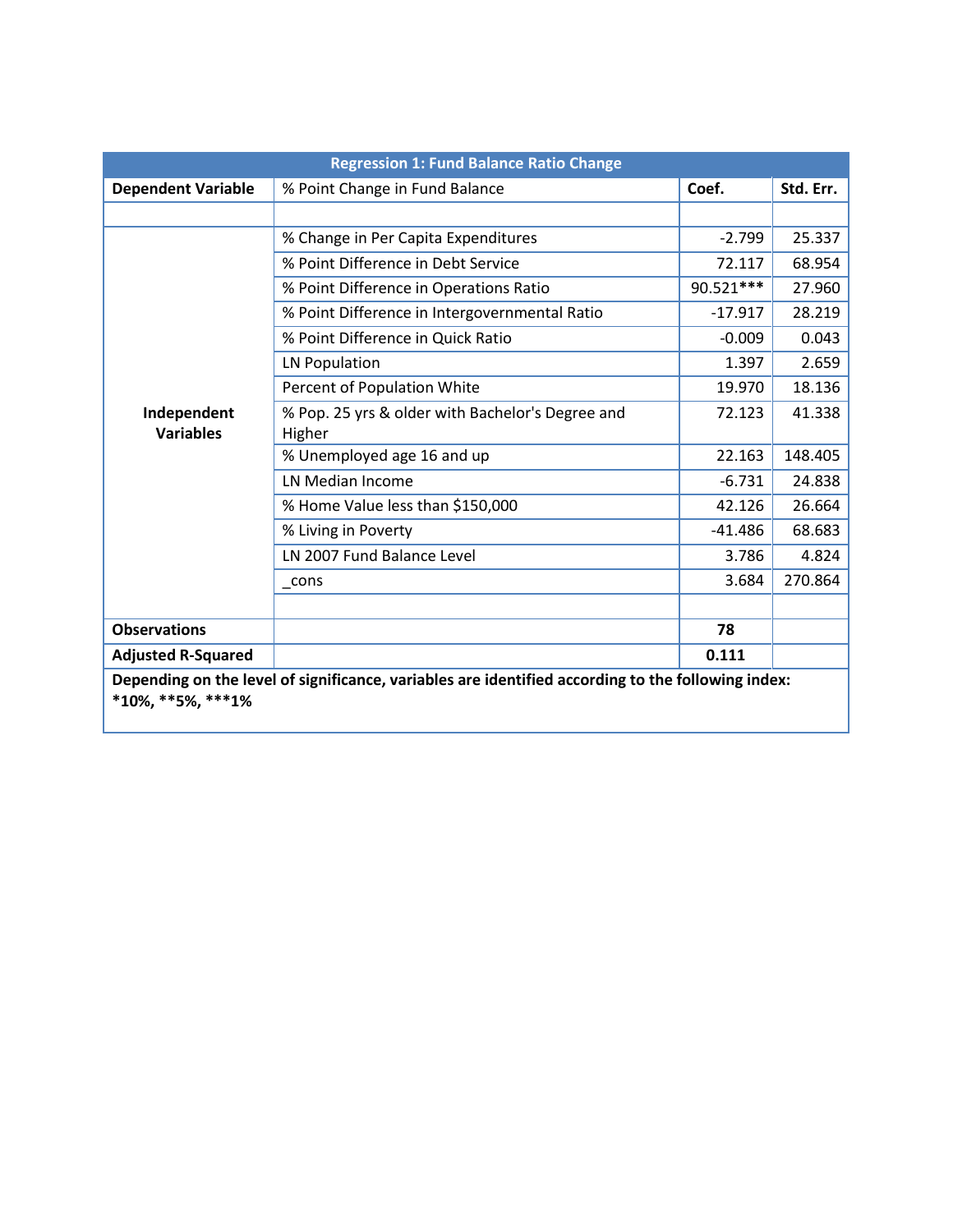| <b>Regression 2: per capita Expenditures</b>                                                                                      |                                                |             |                   |
|-----------------------------------------------------------------------------------------------------------------------------------|------------------------------------------------|-------------|-------------------|
|                                                                                                                                   |                                                |             |                   |
|                                                                                                                                   | <b>Variables</b>                               | Coefficient | <b>Std. Error</b> |
| <b>Dependent Variable</b>                                                                                                         | % Change in Per Capita Expenditures            |             |                   |
|                                                                                                                                   |                                                |             |                   |
|                                                                                                                                   | % Point Change in Fund Balance                 | 0.000       | 0.001             |
|                                                                                                                                   | % Point Difference in Debt Service             | 0.630       | 0.381             |
|                                                                                                                                   | % Point Difference in Operations Ratio         | $-0.595***$ | 0.195             |
|                                                                                                                                   | % Point Difference in Intergovernmental Ratio  | 0.198       | 0.156             |
|                                                                                                                                   | % Point Difference in Quick Ratio              | 0.000       | 0.000             |
|                                                                                                                                   | Population                                     | 0.000       | 0.000             |
|                                                                                                                                   | Percent of Population White                    | 0.040       | 0.089             |
|                                                                                                                                   | % Pop. 25 yrs & older with Bach. Deg. & Higher | $-0.505**$  | 0.217             |
| Independent<br><b>Variables</b>                                                                                                   | % Unemployed age 16 and up                     | 0.399       | 0.774             |
|                                                                                                                                   | Median Income in thousands                     | $3.000***$  | 0.000             |
|                                                                                                                                   | % Home Value less than \$150,000               | $-0.259*$   | 0.145             |
|                                                                                                                                   | % Living in Poverty                            | 0.373       | 0.262             |
|                                                                                                                                   | 2007 Fund Balance Level                        | $-0.001$    | 0.001             |
|                                                                                                                                   | 2007 Operations Ratio                          | $-0.100$    | 0.194             |
|                                                                                                                                   | 2007 Intergovernmental Ratio                   | 0.122       | 0.108             |
|                                                                                                                                   | 2007 Debt service Ratio                        | $-0.319$    | 0.346             |
|                                                                                                                                   |                                                |             |                   |
| <b>Observations</b>                                                                                                               |                                                | 78          |                   |
| <b>Adjusted R-Squared</b>                                                                                                         |                                                | 0.482       |                   |
|                                                                                                                                   |                                                |             |                   |
| Depending on the level of significance, variables are identified according to the following index:<br>$*10\%$ , $**5\%$ , $**1\%$ |                                                |             |                   |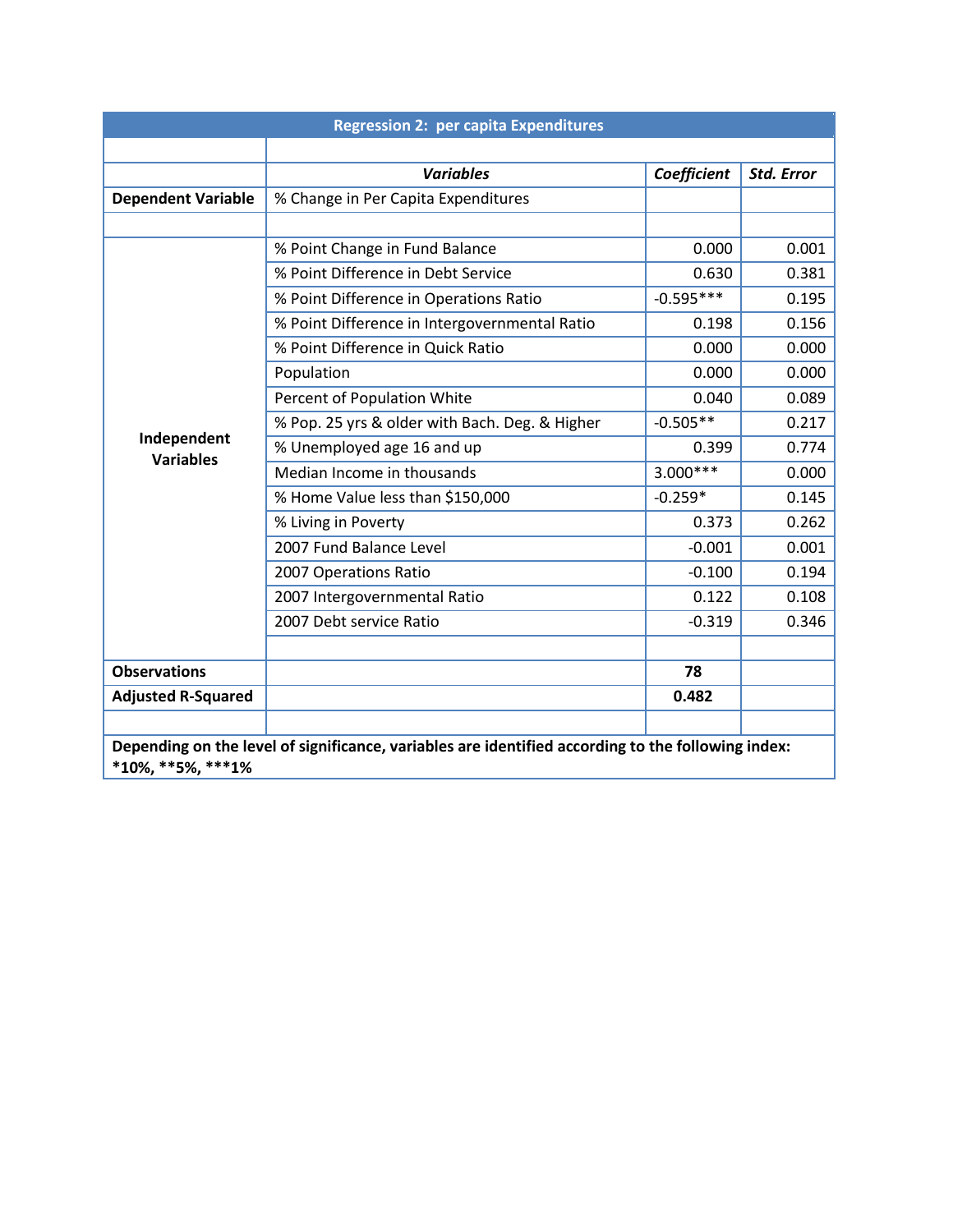| <b>Regression 3: Debt Service</b>                                                                                                 |                                                |             |            |
|-----------------------------------------------------------------------------------------------------------------------------------|------------------------------------------------|-------------|------------|
|                                                                                                                                   | Variables                                      | Coefficient | Std. Error |
| Dep. Var.                                                                                                                         | % Point Difference in Debt Service             |             |            |
|                                                                                                                                   |                                                |             |            |
|                                                                                                                                   | % Point Change in Fund Balance                 | 0.000       | 0.000      |
|                                                                                                                                   | % Change in Per Capita Expenditures            | 0.068       | 0.041      |
|                                                                                                                                   | % Point Difference in Operations Ratio         | 0.017       | 0.069      |
|                                                                                                                                   | % Point Difference in Intergovernmental Ratio  | 0.063       | 0.051      |
|                                                                                                                                   | % Point Difference in Quick Ratio              | 0.000       | 0.000      |
|                                                                                                                                   | Population                                     | 0.000       | 0.000      |
|                                                                                                                                   | Percent of Population White                    | $-0.001$    | 0.029      |
|                                                                                                                                   | % Pop. 25 yrs & older with Bach. Deg. & Higher | $-0.054$    | 0.074      |
| Independent<br><b>Variables</b>                                                                                                   | % Unemployed age 16 and up                     | $-0.197$    | 0.254      |
|                                                                                                                                   | Median Income in thousands                     | 0.000       | 0.000      |
|                                                                                                                                   | % Home Value less than \$150,000               | $-0.055$    | 0.048      |
|                                                                                                                                   | % Living in Poverty                            | $-0.137$    | 0.086      |
|                                                                                                                                   | 2007 Fund Balance Level                        | 0.000       | 0.000      |
|                                                                                                                                   | 2007 Operations Ratio                          | 0.034       | 0.064      |
|                                                                                                                                   | 2007 Intergovernmental Ratio                   | 0.028       | 0.036      |
|                                                                                                                                   | 2007 Debt service Ratio                        | $-0.393***$ | 0.103      |
|                                                                                                                                   |                                                |             |            |
| <b>Observations</b>                                                                                                               |                                                | 78          |            |
| <b>Adjusted R-Squared</b>                                                                                                         |                                                | 0.261       |            |
|                                                                                                                                   |                                                |             |            |
| Depending on the level of significance, variables are identified according to the following index:<br>$*10\%$ , $**5\%$ , $**1\%$ |                                                |             |            |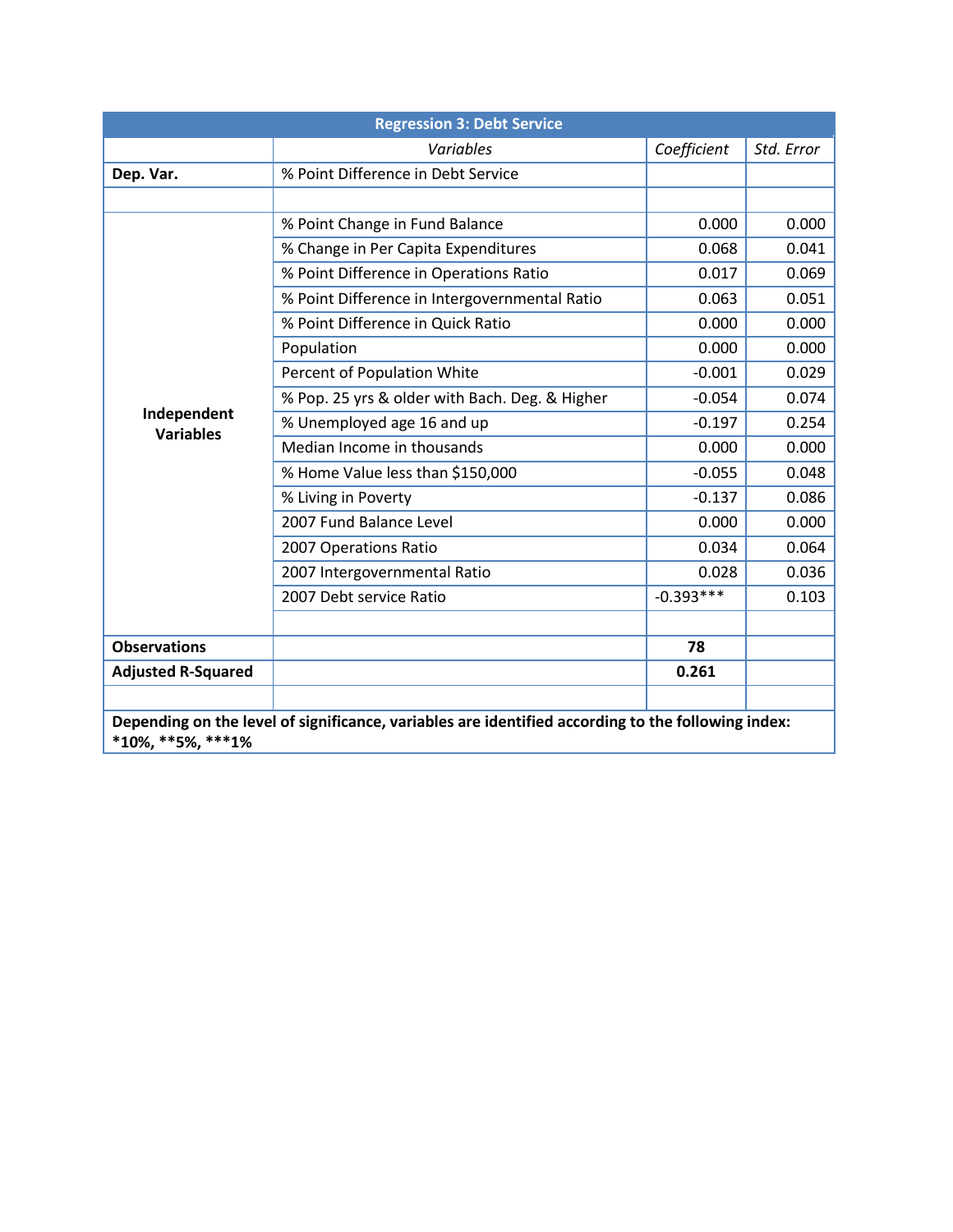| <b>Regression 4: Operations Ratio</b>                                                                                             |                                                |             |            |
|-----------------------------------------------------------------------------------------------------------------------------------|------------------------------------------------|-------------|------------|
|                                                                                                                                   | Variables                                      | Coefficient | Std. Error |
| <b>Dependent Variable</b>                                                                                                         | % Point Difference in Operations Ratio         |             |            |
|                                                                                                                                   |                                                |             |            |
|                                                                                                                                   | % Point Change in Fund Balance                 | $0.002***$  | 0.000      |
|                                                                                                                                   | % Change in Per Capita Expenditures            | $-0.221***$ | 0.073      |
|                                                                                                                                   | % Point Difference in Debt Service             | 0.058       | 0.237      |
|                                                                                                                                   | % Point Difference in Intergovernmental Ratio  | 0.097       | 0.096      |
|                                                                                                                                   | % Point Difference in Quick Ratio              | 0.000       | 0.000      |
|                                                                                                                                   | Population                                     | 0.000       | 0.000      |
|                                                                                                                                   | Percent of Population White                    | 0.000       | 0.054      |
|                                                                                                                                   | % Pop. 25 yrs & older with Bach. Deg. & Higher | $-0.377***$ | 0.130      |
| Independent<br><b>Variables</b>                                                                                                   | % Unemployed age 16 and up                     | $-0.786$    | 0.462      |
|                                                                                                                                   | Median Income in Thousands                     | 0.000       | 0.000      |
|                                                                                                                                   | % Home Value less than \$150,000               | $-0.272***$ | 0.084      |
|                                                                                                                                   | % Living in Poverty                            | $-0.075$    | 0.162      |
|                                                                                                                                   | 2007 Fund Balance Level                        | 0.000       | 0.000      |
|                                                                                                                                   | 2007 Operations Ratio                          | $-0.635$    | 0.086      |
|                                                                                                                                   | 2007 Intergovernmental Ratio                   | 0.103       | 0.065      |
|                                                                                                                                   | 2007 Debt service Ratio                        | $-0.105$    | 0.212      |
|                                                                                                                                   |                                                |             |            |
| <b>Observations</b>                                                                                                               |                                                | 78          |            |
| <b>Adjusted R-Squared</b>                                                                                                         |                                                | 0.661       |            |
|                                                                                                                                   |                                                |             |            |
| Depending on the level of significance, variables are identified according to the following index:<br>$*10\%$ , $**5\%$ , $**1\%$ |                                                |             |            |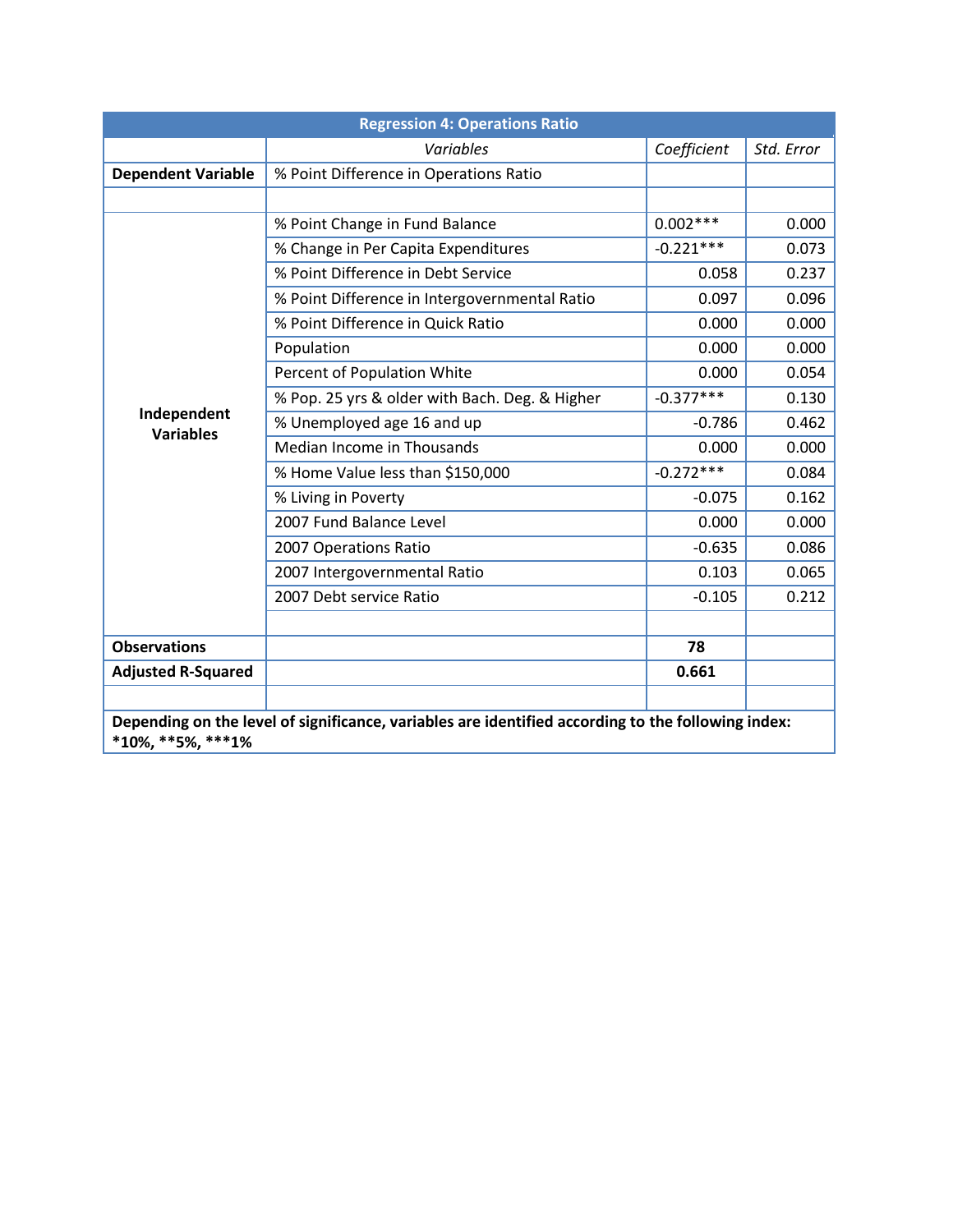|                              | <b>Regression 5: Percent Change of Actual Fund Balance</b>                                         |             |            |
|------------------------------|----------------------------------------------------------------------------------------------------|-------------|------------|
|                              | Variables                                                                                          | Coefficient | Std. Error |
| <b>Dependent Variable</b>    | Percent Change of Actual Fund Balance                                                              |             |            |
|                              |                                                                                                    |             |            |
| Independent                  | % Change in Per Capita Expenditures                                                                | 0.703       | 0.945      |
| <b>Variables</b>             | % Point Difference in Debt Service                                                                 | 3.917       | 2.873      |
|                              | % Point Difference in Operations Ratio                                                             | $2.479*$    | 1.343      |
|                              | % Point Difference in Intergovernmental Ratio                                                      | $-0.668$    | 1.162      |
|                              | % Point Difference in Quick Ratio                                                                  | 0.000       | 0.002      |
|                              | Population                                                                                         | 0.000       | 0.000      |
|                              | Percent of Population White                                                                        | $-0.535$    | 0.653      |
|                              | % Pop. 25 yrs & older with Bach. Deg. & Higher                                                     | $3.119*$    | 1.620      |
|                              | % Unemployed age 16 and up                                                                         | 2.352       | 5.679      |
|                              | Median Income in thousands                                                                         | $-0.015$    | 0.000      |
|                              | % Home Value less than \$150,000                                                                   | 1.242       | 1.056      |
|                              | % Living in Poverty                                                                                | 0.262       | 1.965      |
|                              | 2007 Fund Balance Level                                                                            | 0.006       | 0.004      |
|                              | 2007 Operations Ratio                                                                              | 0.570       | 1.309      |
|                              | 2007 Intergovernmental Ratio                                                                       | 0.135       | 0.795      |
|                              | 2007 Debt service Ratio                                                                            | $4.321*$    | 2.520      |
|                              | Constant                                                                                           | $-1.422$    | 2.231      |
|                              |                                                                                                    |             |            |
| <b>Observations</b>          |                                                                                                    | 78          |            |
| <b>R-Squared</b>             |                                                                                                    | 0.176       |            |
|                              |                                                                                                    |             |            |
| $*10\%$ , $**5\%$ , $***1\%$ | Depending on the level of significance, variables are identified according to the following index: |             |            |